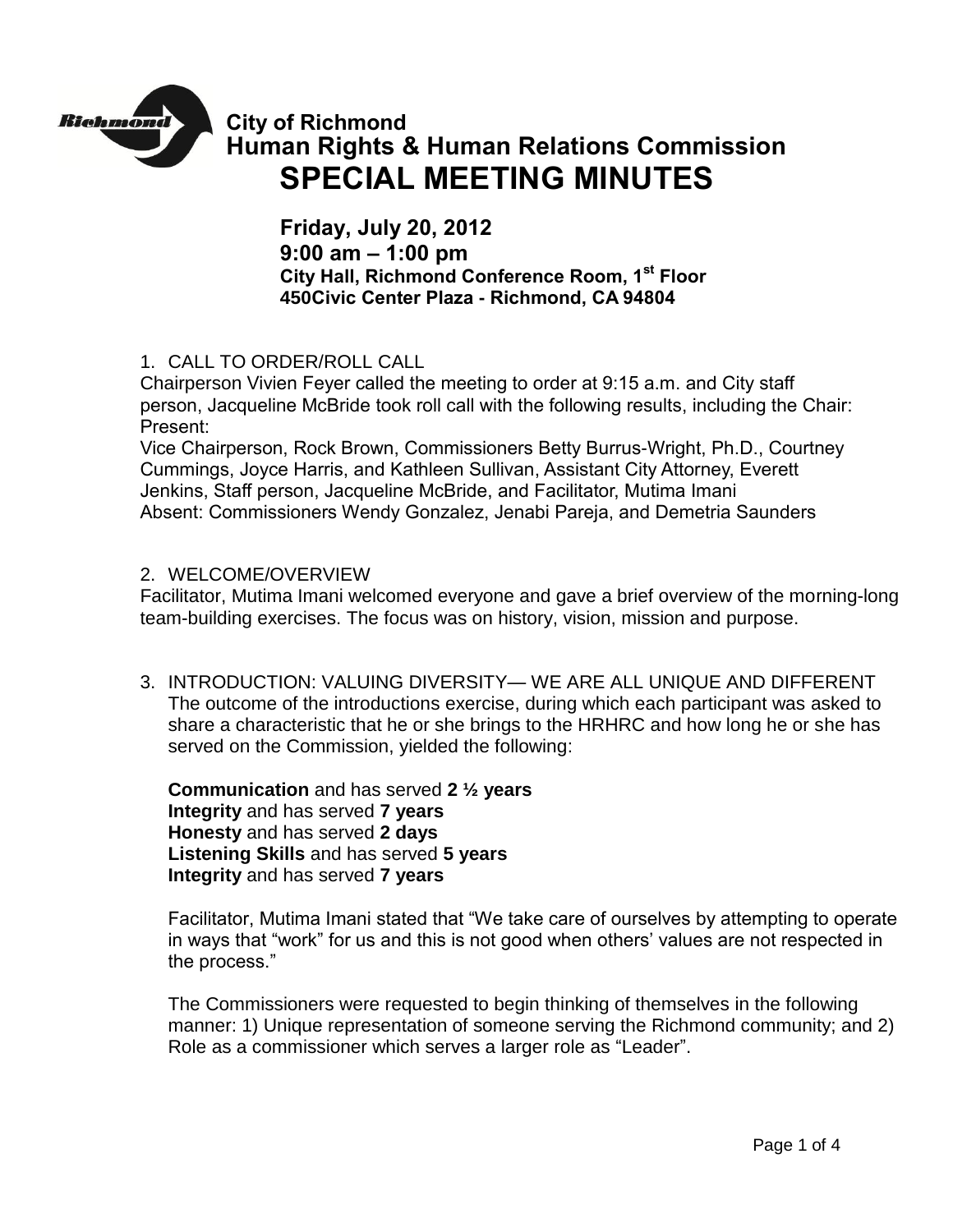4. TEAM-BUILDING EXERCISE I: WHAT I LIKE ABOUT MYSELF IN THE ROLE AS COMMISSIONER – The outcome of this exercise was as follows:

Chair Feyer likes her role as a Peacemaker in the midst of struggles allowing vulnerability in the process.

Vice-Chair Brown likes his role Meshing, bringing people together for good.

Commissioner Burris-Wright likes her role as a Person with Greater Sensibility of people in Richmond and her role as a Psychologist working with children while eliminating judgment.

Commissioner Cummings likes her role as a Compassionate Person that people with real concerns, etc. finds approachable because of her personal experiences.

Commissioner Harris likes her role as a Respecter of Opinions of her fellow commissioners, and her Ability to Provide Assistance where needed.

Commissioner Sullivan likes her role as a Strong Person who is unafraid to speak out on hard issues—absent of fear in the process.

Assistant City Attorney Jenkins likes his role as Mender—assisting with helping to put things back together as needed.

The following were among the things they would like to see occur as indicators that the Retreat was successful:

- Completion of needs assessments comprising clear examples of what HRHRC can accomplish
- Cohesiveness regarding the items appearing on the monthly meeting agenda— without continuing to carryover the same items indefinitely
- Acknowledgment by commissioners when they are overextended, including moving on so that the work of the HRHRC may be better distributed among remaining members
- 5. TEAM-BUILDING EXERCISE II: I AM PASSIONATE ABOUT THESE ISSUES The following were issues commissioners shared as ones they find passionate:

Building a strong community || Our shared humanity || Justice for all || People who showed me the way || Spirituality as a core value || Being a voice for the voiceless || Education || Maintaining high standards || Holding elders in high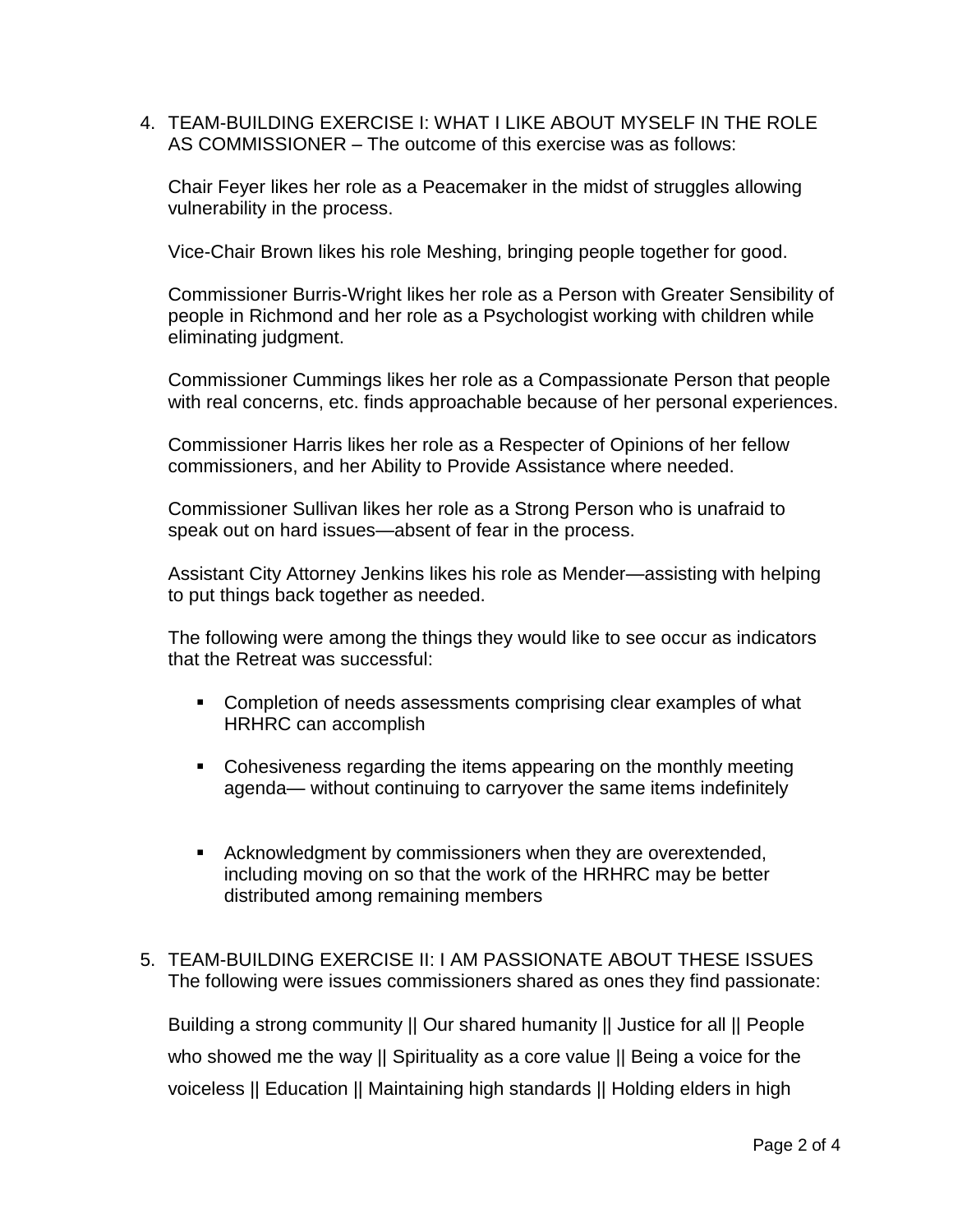esteem || Alleviating pain in people who have been victimized and addressing the pain within the victimizer || Being a positive role model || True U.S. History || Trail blazing fearful frontiers || Family || Caring about people irrespective of their ethnic backgrounds, without putting them in little pockets || New place of humility || Showing generosity in terms of feeding and helping people || Fairness || Future || Sacrificed || Ancestors || Love for people in this community ||

# 6. REVIEW OF THE HRHRC STRATEGIC PLAN

Upon reviewing the strategies currently in place for the HRHRC, the group determined that it is an "Action" commission, not merely a reporting one. Each commissioner was asked to determine their personal limitations versus the commission's responsibilities.

Because the City of Richmond is now officially a "Human Rights City," Facilitator, Mutima Imani recommended the Commission researches, or shares its earlier findings, about what it actually means to hold this recognition. Also, the HRHRC may benefit from determining the advantages available to the Commission due to the city's "Human Rights City" status.

# 7. COMMUNITY NEEDS ASSESSMENT

Because Richmond has been declared a "Human Rights City", the HRHRC must include increased capacity to address ongoing community requests involving human rights issues, including, 1) developing and releasing resolutions; 2) appropriate office for community to voice issues/concerns; and 3) permanent fulltime staffing.

Healing for violence and violence prevention surfaced as an essential issue that needs addressing on behalf of the Richmond community. Included in this discussion was, 1) developing clarity about ways to address issues within the North Richmond community, which is located outside of Richmond; 2) linking/collaborating with other groups working on human rights issues; 3) the HRHRC's role in bringing harmony on the City Council; and 4) the HRHRC's ability to communicate independently, without a vote from Council.

## 8. COMMITTEES REVIEWS

After Facilitator, Mutima Imani conducted a brief group exercise consisting of categorizing the goals of the HRHRC's eight Committees along with the overall objectives of the entire Commission. The outcome of this exercise indicated there is a possibility of combining the Committees as follows:

**Culture of Peace Committee** to include: Civility at Council, and Community-Police Relations activities.